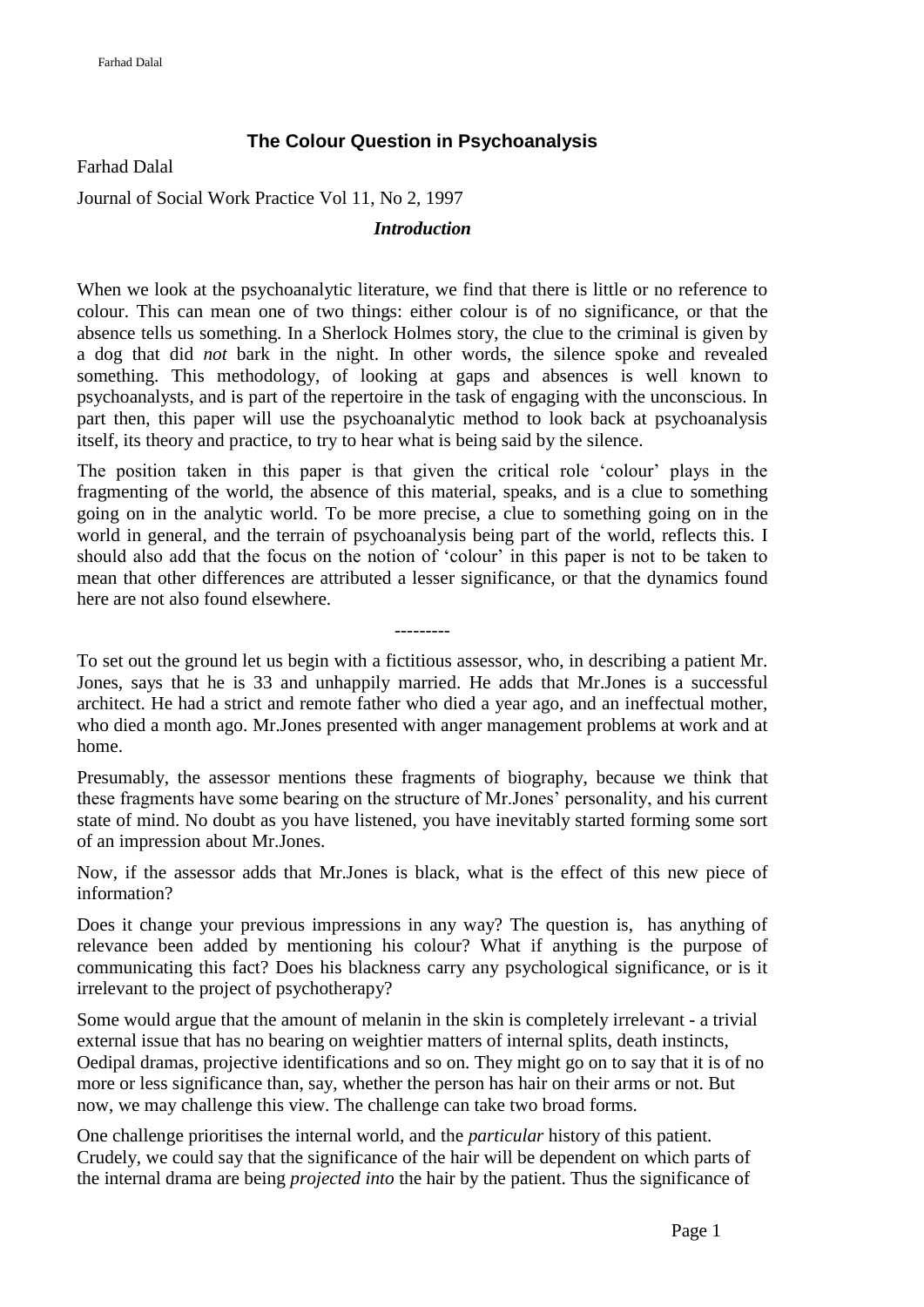the hair lies in its weight and value as a *psychological fact*. In other words, the hair might or might not have relevance to this particular person, depending on their *particular* history and the current state of their internal world.

The other challenge is launched from the external world by thinking of the hair as a *social fact*. From this vantage point, the significance of the hair for the patient, is determined by the history, meaning and value allocated to hair by the socio-cultural context. Which in turn has been internalised by the patient. Crudely, this view says that the number of possible reactions available to the patient are severely constrained by the context.

There are two further things of importance to be noted as an outcome of the social challenge: First, because the term 'hair' is thought of as a social fact, then the observer/therapist, who is also embedded in the context, will *inevitably share* some of the responses of the patient. There won't be any choice in this. Second, the relationship that any person will have to the social fact, hair, will be dependant on *where* they are located within the context. In other words the difference will be partly informed by the social positioning of the protagonists. For example, in the contemporary era, hairy arms will tend to be more problematic for women than for men.

This intermeshing of the shared and the differentiated is critical to the theme of this paper. What we have to tease out is which bits are similar, and which bits are different, when, why and so on.

In describing these two challenges, I have delineated two positions, one emphasising introjection, the other projection. If taken on their own, neither of these positions hold water. The problem with a model based exclusively on projection is that it presupposes a solipsistic existence in an ideological vacuum, and the problem with a model based exclusively on introjection is that is presupposes no internal autonomy or volition.

It is now apparent that I have come a roundabout route to considering the term 'psychoanalysis' in the title. A briefer way would have been to say - psychoanalysis - which psychoanalysis? As is well known, depending on the particular theory, there are vastly differing weights and meanings given to internal and external realities in the developmental process. And although it is not my intention to get into the differences within the theories here, it is necessary to acknowledge their existence, and to note that this will impact on the subject of this paper.

For our purposes, the importance of the question remains - how is the significance of colour to be understood, is it a psychological category, or a social category, or something else all together. And what ever it is, how will it impact on the psychoanalytic project?

\_\_\_\_\_\_\_\_\_\_\_\_\_

In discussing 'colour' we come across a surprising anomaly: When we speak of black and white people, we are patently not referring to any chromatic category. Black people are not actually coloured black, any more than white people are actually coloured white. An added difficulty, is that the terms 'black' and 'white' are often implicitly or explicitly conflated with the notion of race. And races too do not exist as any objective category. Something mysterious is going on, two sets of things that do not exist that somehow give substance to each other.

One way into the mystery is to ask questions that are more fundamental: how is it that particular groups of people get categorised as black and white? Who has done the categorisation? Why? And so on.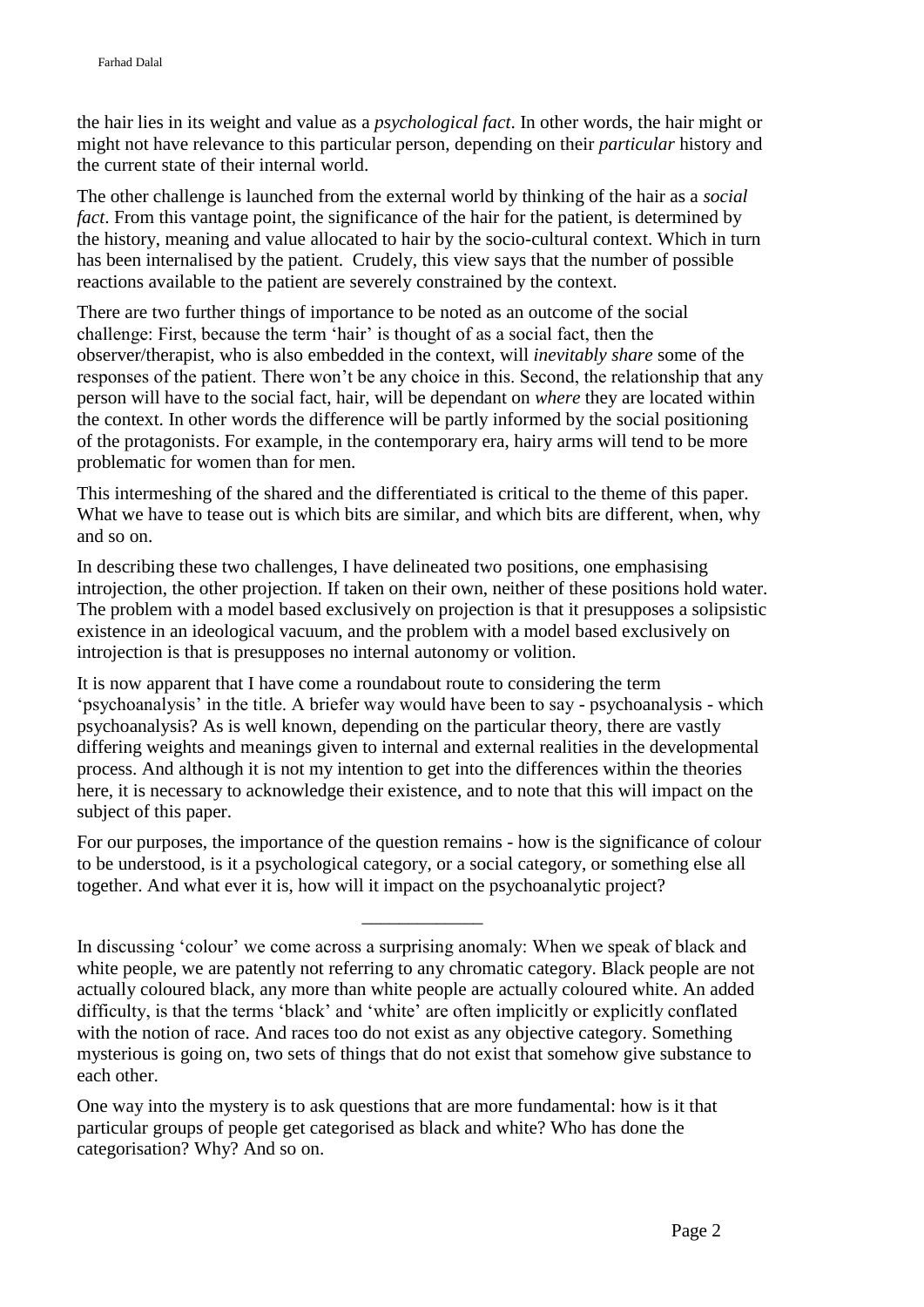I shall now begin the main body of the paper, in which I will begin to engage with these questions.

#### *Does Colour explain anything?*

From the psychoanalytic perspective, broadly, there are three vantage points. The first is that skin colour explains nothing. This view says that colour is a neutral description of an objective fact, and a trivial and irrelevant fact at that. We have already looked at this briefly and will return to it later. The second view says that skin colour explains something about the *intra-personal* world, and the third view says that skin colour explains something about the *inter-personal* world. To take the last two in turn.

# **Colour as explanation for what happens in the internal world.**

The explanations grouped together in this section are the ones that we would recognise as overtly racist - arguing that a person behaves, thinks or feels in particular ways, *because* of his skin colour, or alleged 'race'. Here, skin colour is used as a marker, as an external sign of an imagined internal situation. In other words, a whole set of attributes are pulled and kept together through the notion of 'blackness' and 'whiteness'. In this peculiar way of thinking, the linkages between negativities and blackness, and positivities and whiteness, are transformed into a cause-and-effect relationship. Colour somehow, is taken to cause a variety of effects. Thus it is said that blacks are stupid, lazy or criminal, *because* they are black, and so on.

On the whole, psychoanalytic thinkers have not taken this route, of overtly using colour to explain the psyche. Whilst one might want to distance oneself from this kind of view, or indeed any overt racism, I think that things are more complicated. And I think that they are complicated by particular unconscious associations that reside in all of us. I shall come back to this shortly.

# **Colour as explanation for what happens in the interpersonal world.**

This is where we will be able to locate the majority of psychoanalytic thinkers. Whilst they have had nothing to say directly on the issue of colour, they have however all had something to say about the effects of 'difference' in general. They have used 'differences' for explanations for things that go on *between* people, rather than *inside* people. In particular they have used notions of difference to explain the apparently inevitable and 'naturally'  $\alpha$  occurring antipathy between groups of people<sup>1</sup>. We now find ourselves embroiled in the various disputes concerning the aetiology and meanings of aggression and hatred.

In what follows I will try to delineate some of the theoretical positions, and from each try to extrapolate certain things about the effects of colour as a difference. But it should be stressed, that the issues about colour are extrapolations, and not stated in the theories themselves.

 $\overline{a}$  $^1$  The main exception to this is gender difference. Here a particular biology is said to be causative of particular internal structures and states. But that is a whole other subject, which cannot be pursued here.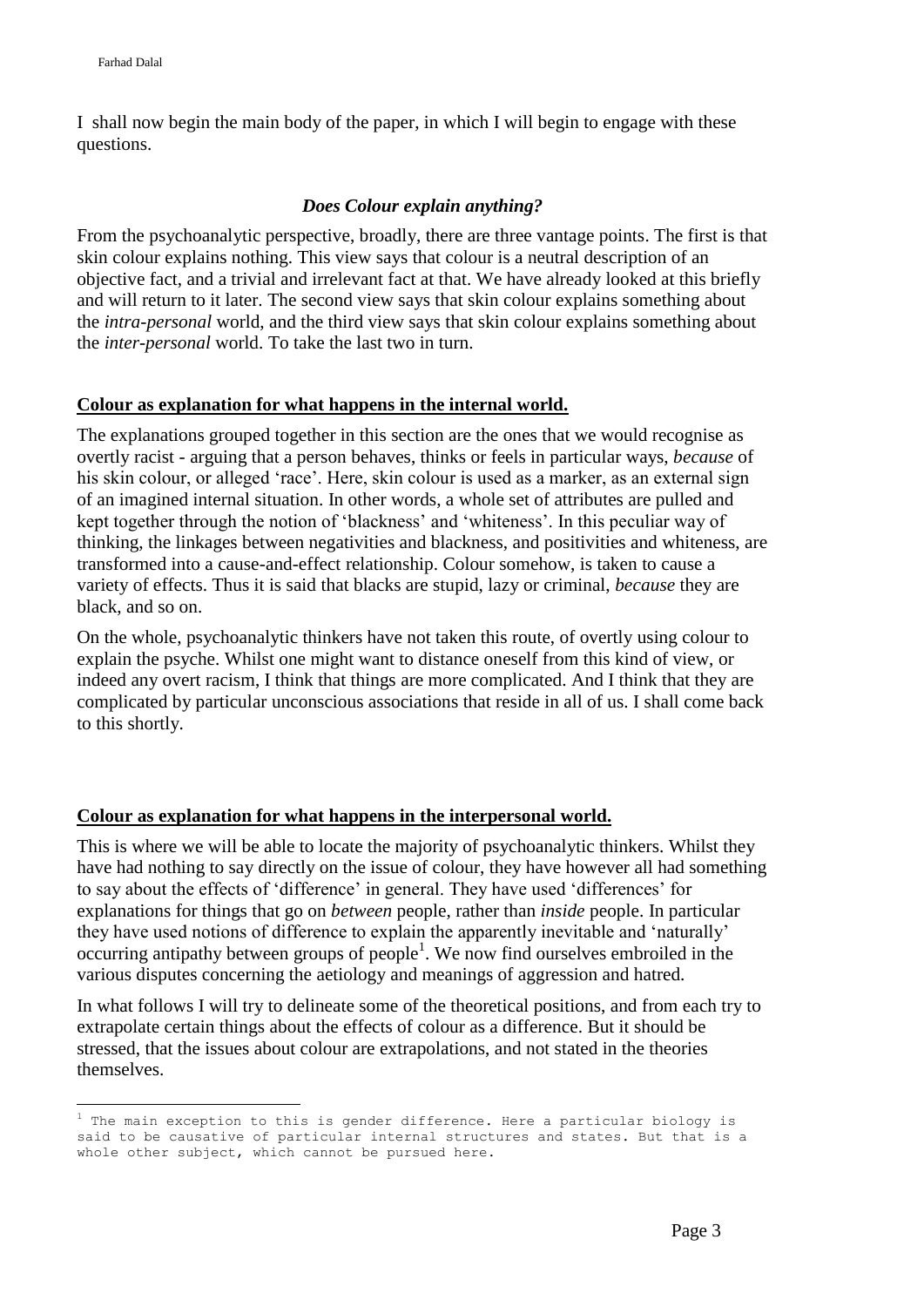As it so often happens, we find that most of what is to be said is said already in Freud.

#### *Freud.*

Freud described two separate theories, but never explicitly distinguished between them. In one theory difference is *used* to manage hatred, and in the other theory difference is said to *cause* hatred. In fact one is a theory of difference, and the other is a theory of aggression and hatred. The two are usually conflated.

Freud's first theory is his theory of aggression and is grounded in the instincts. This theory describes how difference is *used* in the service of aggression and hatred. He says: "Every emotional relationship...contains a sediment of feelings of aversion and hostility, which only escapes perception as a result of repression..." (Freud 1921:101). Having repressed the hostility, which is instinctual, the second step follows, which is projection. "The advantage which a comparatively small cultural group offers of allowing this instinct an outlet in the form of hostility against intruders is not to be despised. It is always possible to bind together a considerable number of people in love, so long as there are other people left over to receive the manifestations of their aggressiveness." (Freud 1921:114).

One can see then that in this theory, the Other is *used* as a container in which to deposit hatred, but the hatred itself is instinctual and primary. However, the theory does not say why race, culture or colour as a difference, should be any more prone to be used as a depository of aggression than other sorts of differences. One could even go so far as to say that it is the *need* to get rid of the aggression that *activates* a difference, any difference. After all, Freud does say that the object of an instinct is the most variable thing about it - any difference will do, any port in a storm. But the evidence does not bear this out. It appears that some differences are particularly prone to be used in this way.

Freud appears to answer the question of why race or colour should be prone to activating hatred with his second theory. This is his theory of difference, in which difference *causes* hatred and is encapsulated under the rubric - 'The Narcissism of Minor Differences'. But this is a theoretical sleight of hand. These are two different types of theories, and logically, one cannot be used to substantiate the other. But let us continue and describe the second theory.

Here he argued that it was when differences were minor, that they were at their most virulent. "Every time two families become connected by a marriage, each of them thinks itself superior to.. the other. Of two neighbouring towns each is the others most jealous rival.. Closely related races keep one another at arms length; the South German cannot endure the North German, the Englishman casts every kind of aspersion upon the Scot, the Spaniard despises the Portuguese." (Freud 1921:101)

According to him, these minor differences affronted the self preservative instinct. The self preservative instinct was said to experience something different from itself, as a criticism of itself. Thus it attacked and felt hostile to the thing that was different.

Next, the argument goes, if minor differences cause such strong feelings, then major differences must cause even stronger feelings: "..when men come together in larger units..... We are no longer astonished that greater differences should lead to an almost insuperable repugnance, such as the Gallic people feel for the German, the Aryan for the Semite, and *the white races for the coloured."* (Freud 1921:101;italics added)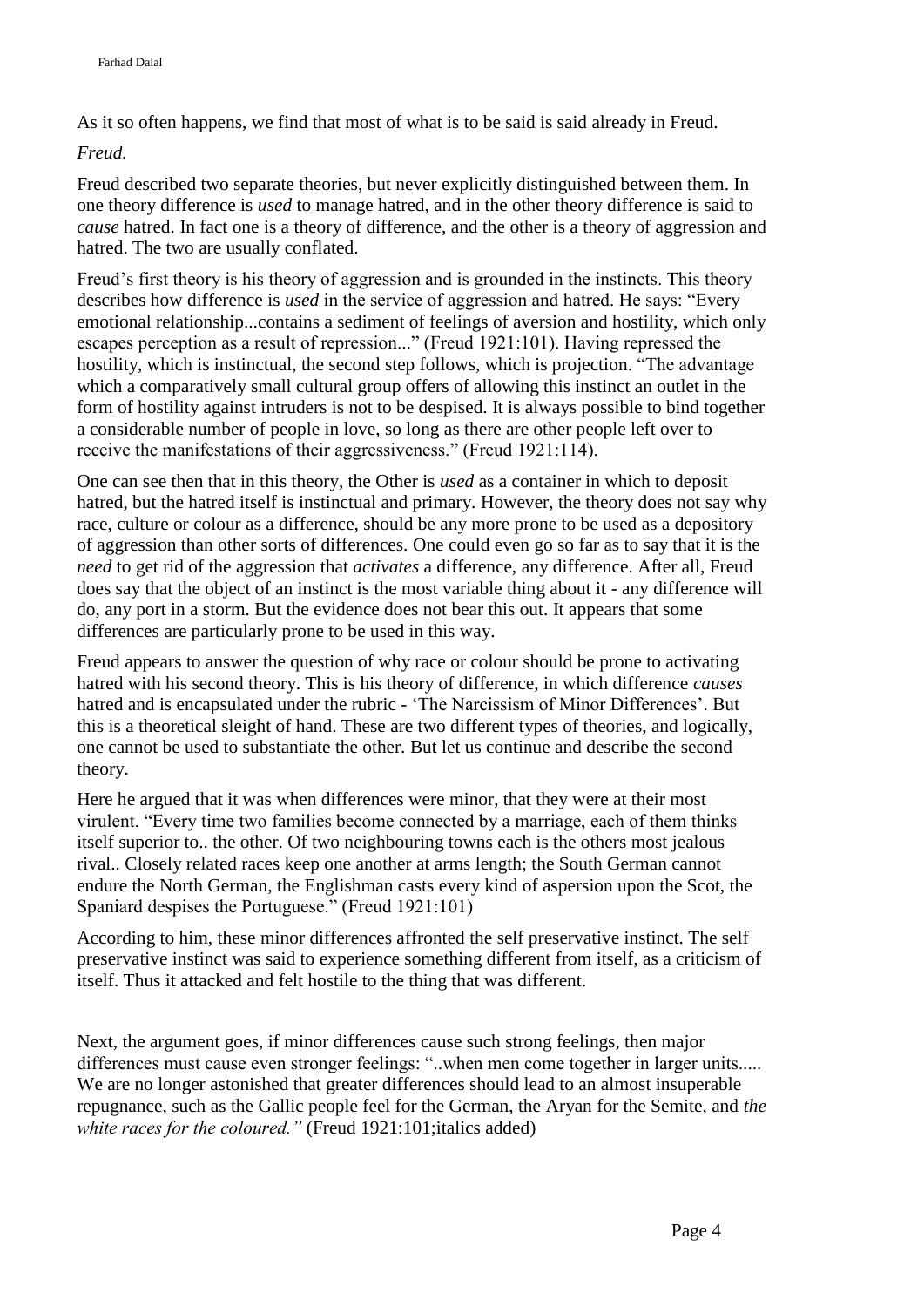Now, there is a fundamental flaw in the argument, as he sets it out. He begins by saying that hostility is *inversely proportional* to difference, i.e. that the smaller the difference the greater the hostility. But he then goes on to reverse this and argue the opposite, saying that if minor differences cause such ructions, we are not to be surprised that bigger differences causes even more ructions. Now, hostility is made *directly proportional* to difference. Freud has begun with a theory of Minor Differences, and ended in a theory of Major Differences.

Freud clearly cannot have it both ways, as the two theories of difference are mutually exclusive. This can be clearly seen if we represent them in a pseudo-algebra:

The theory of Minor Differences, where hostility is said to be *inversely* proportional to difference, would look like this:

 $\blacksquare$ Amount of Difference Amount of Hostility  $\Xi$ 

And the theory of Major Differences, where hostility is said to be *directly* proportional to difference, would look like this:

Amount of Hostility = 
$$
\Xi
$$
 \nAmount of Difference \n1

 $\Box$ 

If one were to ignore this logical anomaly, then one could say that this second theory does suggest reasons why colour, as a very visible difference, is an inevitable marker for hostility. However, the theory as it stands, is flawed. We can make some impression on this logical impasse by drawing on Fairbairn next.

# *Fairbairn*

Fairbairn derives hatred very differently from Freud and Klein. For him, although aggression is endogenous, it is secondary to libido in that its appearance is always a consequence of frustration. Aggression is activated when libidinised object-relations are disrupted in some way (Fairbairn 1944). Now although the genesis of Fairbairnian aggression is very different from that of Freud's, once it comes to exist in the Fairbairnian schema, then Fairbairn uses the same mechanism as Freud's first theory to manage the aggression. However there are an important and helpful distinctions between their views.

Fairbairn says that libido helps cohese a group, whilst aggression tends to fragment it. Fairbairn agrees with Freud that to protect itself from it's own aggression, the 'us' group projects the aggression outside itself into the 'them' group. This idea, that aggression has to be projected outside the 'us' group bound together by libido, allows us to invent an aphorism which encapsulates the spirit of Fairbairnian theory:

# *"Racism begins where libido ends".*

This general formula allows us to resolve the anomaly between the Freudian theories of Major and Minor Differences. In order to do this we have to consider what *level* the 'us' group is operating at, family, club, nation and so on (Fairbairn 1935).

To recapitulate, the primary need is to get rid of the aggression, so that a 'we' can exist. A difference is activated to create a 'not-we' space in which the aggression may be deposited. It would follow then that if the 'we' is a family, then the aggression would be deposited in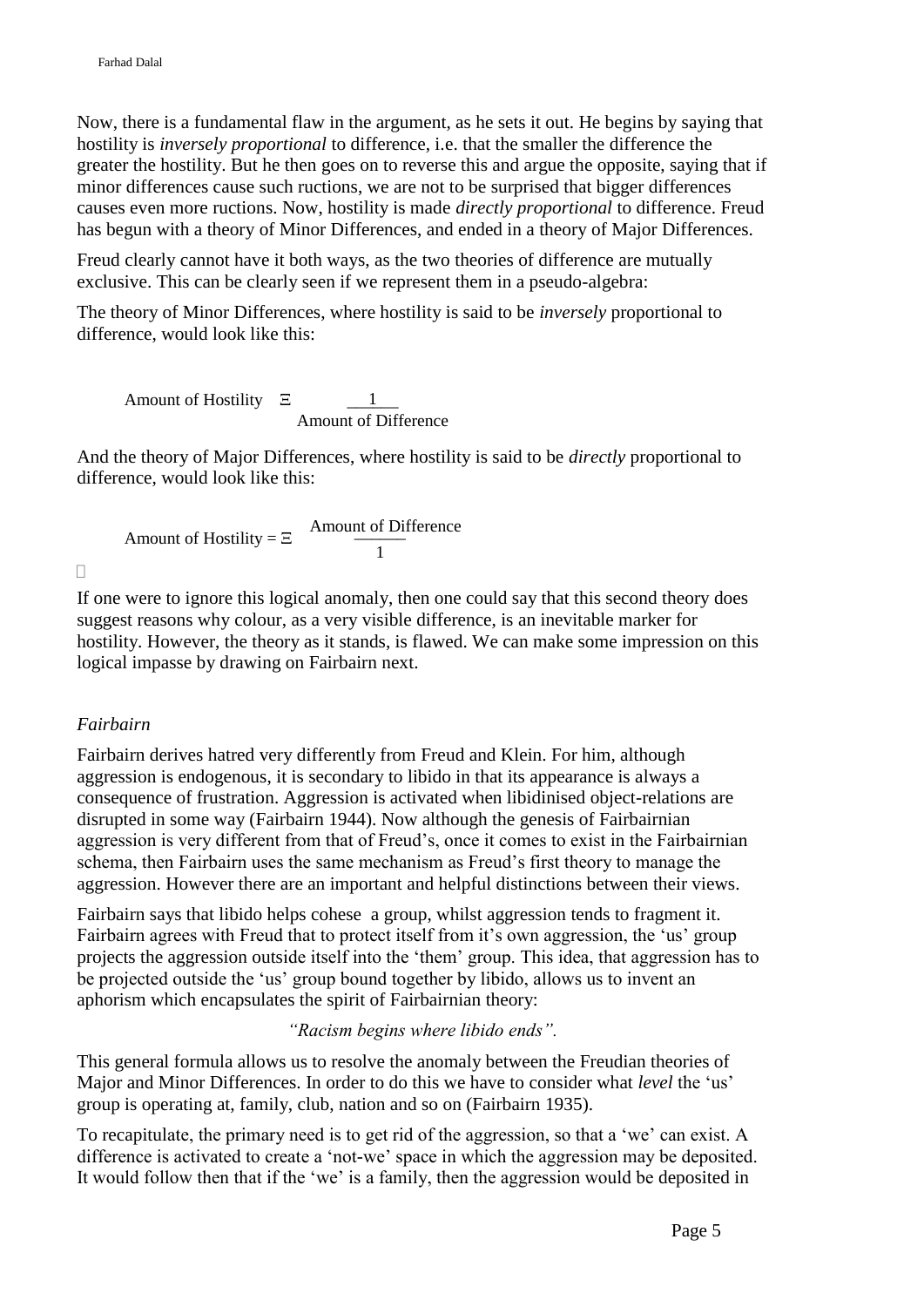another equivalent structure, a 'them' family. If the 'us' were operating at a different level, say nation, then the aggression would need to be deposited in another nation.

What is being argued here is that the *amount of difference* is irrelevant in itself. What is relevant is the level that the group is identifying itself at, and it is this that will determine the type of difference that will be made relevant and thus activated – a minor difference between neighbours, or a major difference between nations. To use Fairbairnian language, difference is a *technique* and not a cause.

We can see then that Freud's theory of Minor and Major differences can be thought of as special cases of the more general theory, the theory of primary aggression. From this it would follow that to examine the complexities of colour racism, one will need to ask new sorts of questions, such as: why, at this time, is this difference, colour, being activated to create a 'them'?

# *Klein*

Klein's theory is one of managing and modifying the death instinct. Greatly simplifying matters, her theory of the death instinct is in two parts. One part echoes Freud's first theory, the theory of aggression in which difference is used to contain destructive forces. Here, because the death instinct is said to be so dangerous to the self, it is split off and projected into other territories - both internal and external. There follows from this a fear of attack from the receptacle of the death instinct - the object into which the death instinct has been projected.

The other part says that the death instinct attacks and hates for no other reason, apart from by virtue of its nature - rather like a wild vicious animal. This is her theory of primary hate. In this part of her theory the death instinct is constantly on a search and destroy mission. Anything and everything is potentially hated and attacked .

Like Freud, her theory does not offer explanation of why objects that look different should be particularly used for projection.

In her early writings, Klein formulated another theory of hatred, by suggesting that hatred of the Other was an inevitable outcome of the epistemophilic instinct. She says that the infant is first assaulted by sexual curiosity at a time when it has no language in which to either formulate the curiosity into questions, nor does it have the language to understand any answers. Klein says that this is experienced as a terrible situation and leads to "an extraordinary amount of hate" and also to the "*hatred of those who speak a different tongue..*" (Klein 1928:188; italics added). The point bears repeating: Klein is saying that a hatred of the foreigner, is an inevitable outcome of the timing of the genesis of the Oedipus complex. Whilst Klein is not saying that foreigness *causes* hatred, she *is* saying that this particular difference, foreigness, is hated *because* it reminds one of a terrible time, a time before language, and not because of foreigness itself.

A point needs to be stressed: In this theory, the difference that is hated is not one of sight but one of sound. If this idea were right then one would expect, black Britons born here, speaking the English tongue not to be the recipients of racist hated. The evidence does not bear this idea out in any straightforward way. The situation is very complex and one cannot engage in any simple mapping of language and accents onto hatred. Of course language and the way it is spoken, is critical to social positioning. For example, it would appear that black Britons speaking 'Queen's English' are much more likely to appear on the BBC, than those who speak in regional accents, and so forth. Until recently, this was very true of whites as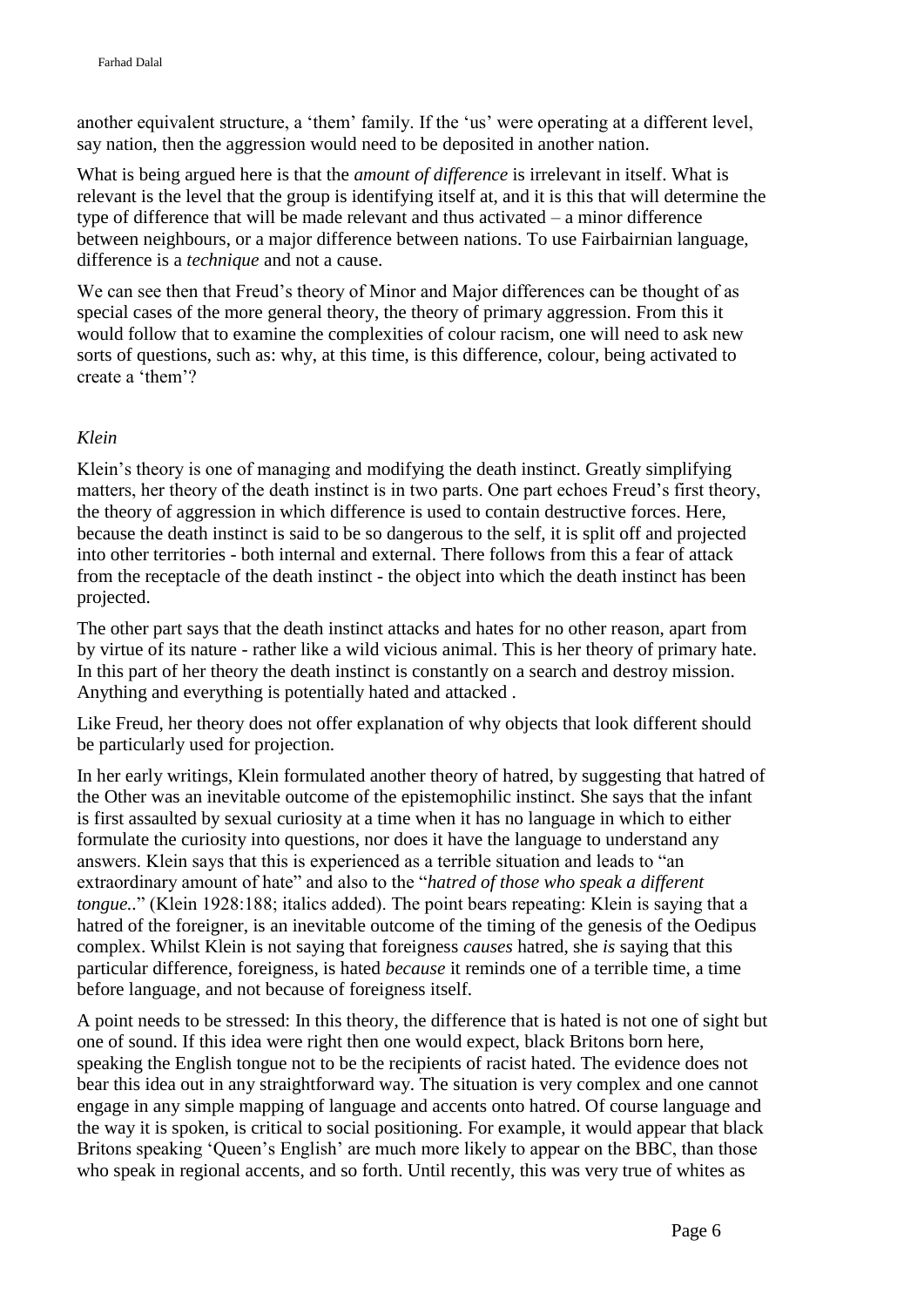well. The main point being made here is that hatred of the foreigner is due to much more than the fact that they might or might not speak a different tongue.

#### *Winnicott*

Winnicott suggests that paranoia is an inevitable outcome of the formation of the Self which he calls the first group. He then extends this idea to the formation of groups in general. "A group is an I AM achievement, and it is a dangerous achievement, [because] the repudiated external world comes back at the new phenomenon and attacks from all quarters and in every conceivable way." (Winnicott 1965:149)

The next question we have to ask is what attributes are included within the I AM, 'the group'? What are the bits included in the 'I', or to be more accurate, the 'We'?

What ever the attributes, call them 'X', designated to be part of the 'Us', Winnicott would say that the group will inevitably fear attack from those designated Not-X. Thus if 'white' is a significant designator of the 'Us', then the group will fear attack from those designated as Not-White, and perhaps attack in turn, or even, instead.

We are led then to a deeper question: Why make 'white' a designator of the 'Us'? Is it a 'natural' grouping? I would say not. It is no more natural than vegetarian or Catholic or psychoanalyst or train spotter. The groupings are contingent, which means that they are informed by the socio-historical context. I would say that the groupings are pragmatic<sup>2</sup>, and are then rationalised as natural and biological. To understand the contextualisation we have to enter the domain of history, which will be done a little later.

The important point to be underlined from this reading of Winnicott, is that the *name* taken on by a group to define itself, will inform the *name* of what the group fears, and perhaps what the group attacks.

Having looked at how colour is used as explanation, I will now move onto consider some of the unconscious dynamics involved in the next section - which I have called:

# *Colour as Evocation.*

Whilst some, and perhaps all, the people in this room, and I include myself, would properly be appalled to be associated with le Penn, The British Movement and other overtly racist groups, I would like to argue that things are not that straightforward - nor that comfortable. I would like to put forward the hypothesis that the more explicit racist linkages do in fact exist in some way, *in all of us* - but that they are repressed.

But where is my evidence?

Well, the fact that the linkages are repressed means that one will not find any direct evidence for it. Because, as for any unconscious material, the evidence will be found in the slips and associations of speech and behaviour. Evidence will be found in the seemingly innocent.

 $\overline{a}$ By pragmatic I mean that the choices must be heavily informed by the material conditions, access to resources, the locus of power, and so on.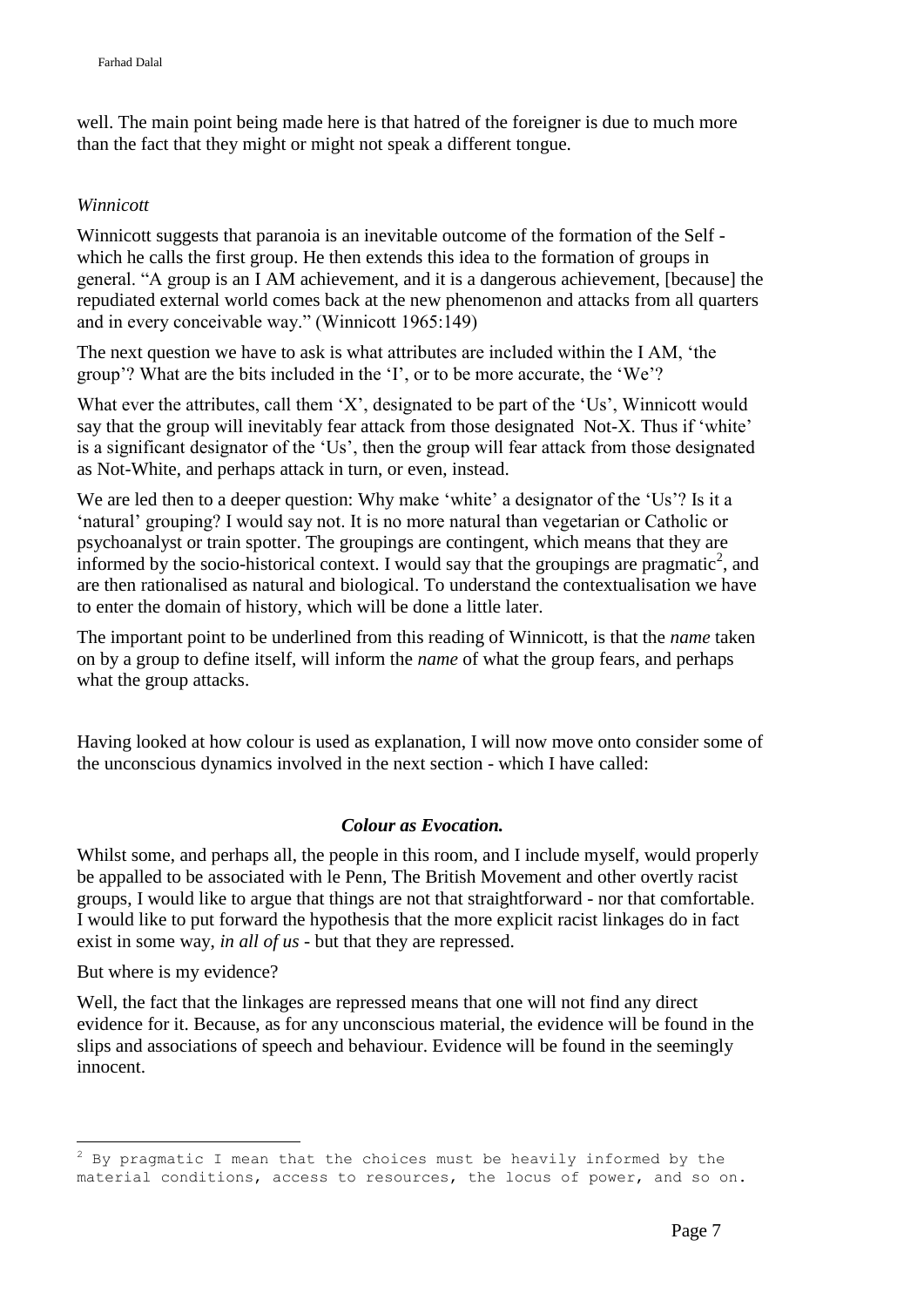Let me reformulate the proposition: In psychoanalysis, as in any discipline, there are two discourses, the formal and the informal. Whilst colour and race are absent from the formal discourse, they reveal themselves in the informal discourse. I suggest that if one subjects the formal discourse to scrutiny, then one will catch glimpses of the informal discourse. And by informal discourse, I include such things as conversations over coffee, and private fleeting thoughts one might have when (say) cut up by a black driver in a BMW.

But let me give you an example from a talk some years ago on 'containing violence in institutions'. The speaker, a well respected professional, began the talk: "I am going to talk about the most violent patient I ever had to deal with. He was West Indian."

On one level this is innocent speech. On another level it reveals something about the unconscious of the speaker, an unconscious linkage between violence and West Indianness. No doubt the speaker would be horrified to have this attributed to him. He might reply that all he is saying is that this violent man, happens to be West Indian, and that he is not making or implying any causative link between the two.

Now, if the psychoanalytic method has taught us one thing, it is that nothing is ever innocent. I would thus understand the speakers defence, as denial and resistance. And this is very understandable, after all things are repressed in all of us precisely because they are difficult to bear, and they are difficult to bear because they contain something frightening or unsavoury. But the speaker might protest that this is not so and repeat Freud's famous line - 'sometimes a cigar is just a cigar'. But this cannot not help him much - because the speaker is no more privileged to know his unconscious any more than anyone else, black or white.

I would argue that the second sentence "He was West Indian" was an unconscious causative association to the first one ".. the most violent patient I ever had to deal with".

Let me give another example, this time the first sentence from an actual psychiatric assessment, prior to a person beginning a psychotherapy: "A dark Indian man, very sweaty hands, submissive and anxious, but likeable, and seems to have certain areas of personality strength".

Now, this too can no doubt be taken as merely descriptive. Well of course it *is* descriptive, the question is what is being described? Is it just something physical, like 'tall' or 'thin'? Why do we say such things? Let us take 'tall man' as opposed to 'small man'. Each phrase *evokes* a different response in each of us - whatever they are. Similarly, to say 'dark Indian', or 'light Indian' is evocative - of something...

But what does evocative mean? It means that it is empathetically stirring up in the listener, particular sets of images and feelings about the described person. Something that is implicitly, that is unconsciously taken in and understood. This then is the other element of any communication - the communication of a feeling-picture, of the emotions evoked by the described object.

Let us return to the sentence, and ask: what is the significance of 'dark' in a psychiatric assessment? To my mind the word 'dark' does indeed describe something, but it is not just to do with the patient, it is also to do with the assessor; it gives us a glimpse into the unconscious mind of the assessor. The elements of the sentence try to communicate something of the feeling sense the assessor had of the interviewee, "..very sweaty hands, submissive and anxious, but likeable..". The other part "The dark Indian…." contextualises the adjectives, leading one to unconsciously hear the person described as: a sycophantic, obsequious, greasy oriental, but a likeable one.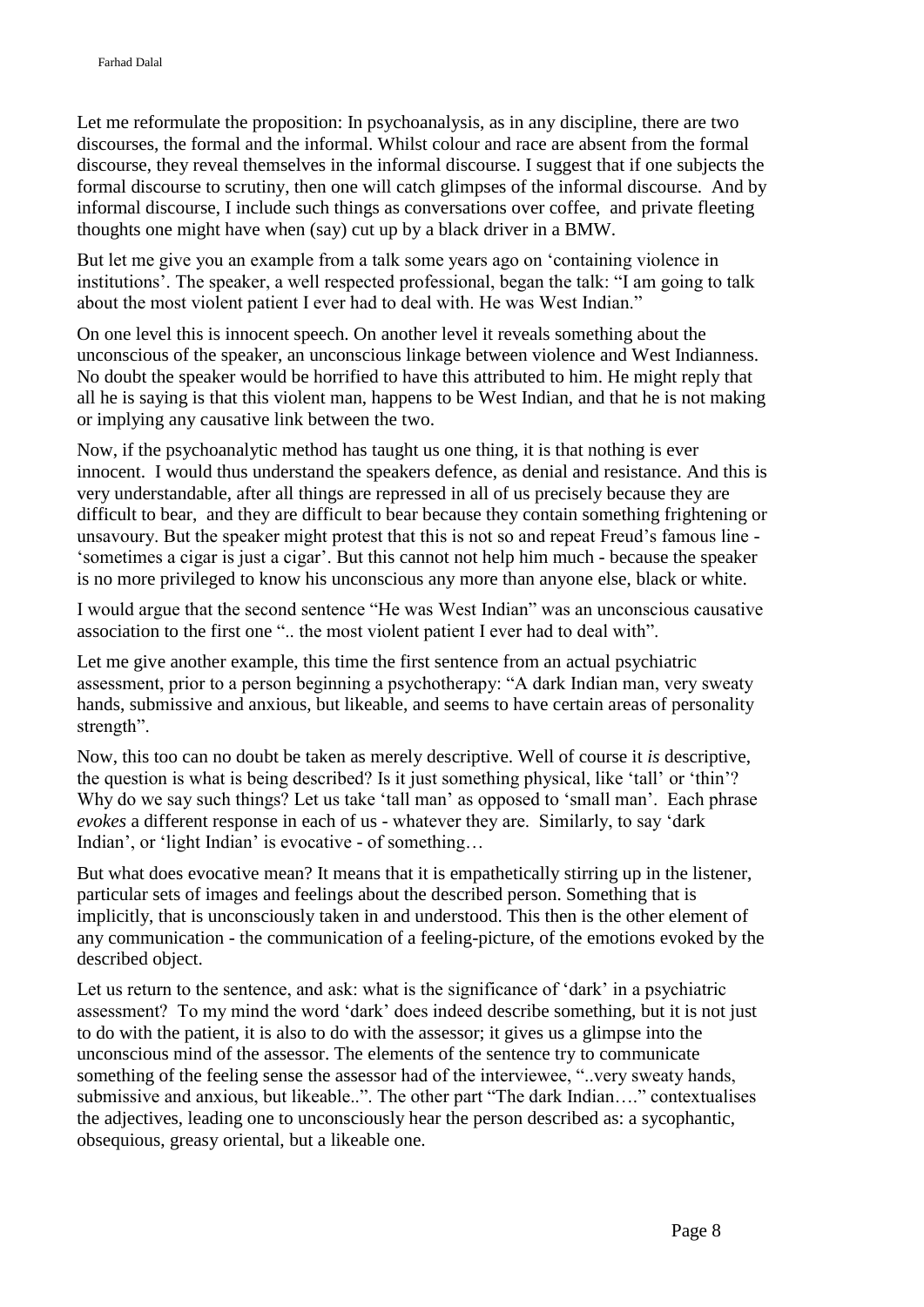So far I have said that whilst the word dark indicates something about the external of the interviewee, it also indicates something about the internal of the assessor. The first is explicit, and perhaps trivial, and the second is implicit but critical. Critical because it subliminally informs ones attitude towards this patient. I would argue that what makes the whole thing insidious, is that the words trigger off similar associations in the unconscious of the listener, in all of us, *whatever the colour, and whatever the conscious intentions*.

Let us complicate the matter further by re-asking the question slightly differently: "Why did the word 'dark' come into the assessors mind?" In other words, what is the patient's unconscious contribution to this? If we answer from within the territory of transference and countertransference, then we are led to say that the word 'dark' is also embedded in the patient, and the appearance of the word dark in the assessor's mind is some sort of a communication from the patient.

We are now in dangerous territory, the danger being the possibility that everything is put into the analyst at this point, or that everything is put into the patient. We are now at the heart of the issue, the intermeshing of similarity and difference, the struggle to think

As you can see things are getting increasingly sticky. It is often the case that in discussions of this particular subject, things get acrimonious very quickly. Some might already have taken umbrage at my comment that all are affected, what ever their colour - that the patient is implicated in some way. Others might have taken umbrage at my suggestion that they harbour unconscious but virulent associations with blackness. It is very interesting to me that one can think analytically and allow for feelings of patricide, matricide, hate, lust, fecal wishes and so on, but in the arena of colour racism things get stuck. Let us spend some time now thinking about why in this subject, things become heated so quickly, often leading to an impasse.

#### *The Difficulties in Discussing the Area of Colour and Racism.*

#### *The Fence*

First: It seems to me that when we are discussing a patient, or some notion like the instincts, then what is happening is that we are joined together as fellow professional observers, and we are all together looking at the some other thing. We might have different opinions about what it is we see, and these differences might be heated, but these differences are expressed from within a field of sameness. The critical word here is WE. *We* are all on one side of the fence, looking together at something on the other side of the fence, something *Not-We*.

When it comes to the issue of colour, then the language changes subtly but dramatically, from 'We', to 'Me' and 'You'. Two things follow from this. Firstly, no longer is it a 'We' looking at something 'Not-We'. Instead, 'I' am looking at 'You', and 'You' are looking at 'Me'. We are no longer joined - we are on opposite sides of the fence. The structure of the situation has of itself changed; the structure of the situation has become adversarial. Here we can find echoes of each of the analytic theories described above.

Secondly, because the structure of the situation is changed, there comes about a dispute and struggle as to which side of the fence is to be the *object* of scrutiny, and which side of the fence is the *subject*, initiating the scrutiny, the white or the black.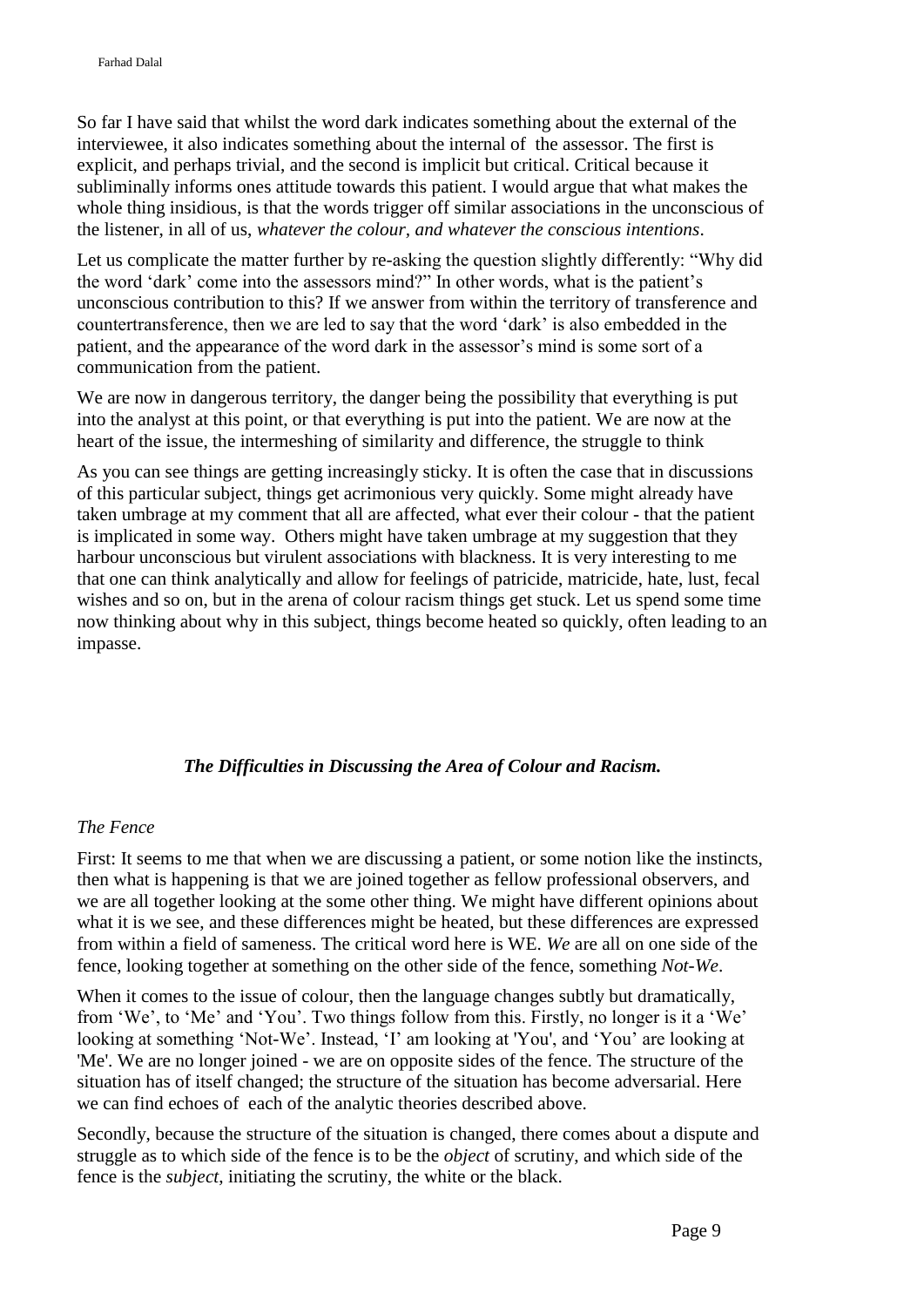History tells us that when it comes to black and white, then it has been the white European eye that has held the upper hand, that has been used to being the subject, the one that looks, the one that pronounces. When the situation is potentially reversed, as here, then the white is made the object of scrutiny. To put it kindly, being unused to this situation, it becomes affronted and frightened.

The affront is something to do with Narcissism. The fright is something to do with repression.

The two are linked, but in order to expose the link we have to move terrains, into history and etymology.

# *History and Etymology.*

 $\overline{a}$ 

Things are repressed because they are loaded up with difficult things. It is self evident and uncontentious to say that the notion of blackness is loaded up with negative connotations. But how has this come about?

Some argue that the associations are natural and so inevitable. However, if one takes a historical perspective on the meanings of the words black and white, one discovers something surprising; which is just *how* late the negative associations with black actually are, in other words they are not at all 'natural'.

For example, in the English language the use of 'black' as a synonym for dark first occurred in the  $14<sup>th</sup>$  Century<sup>3</sup>. It was at a similar time the association of black with dirt began. The word black was linked with death in the  $15<sup>th</sup>$  C. Blackness became associated with immorality and evil in the  $16<sup>th</sup>$  C. It was not until the  $18<sup>th</sup>$  C that the term was associated with anger, and not linked to sorrow until the  $19<sup>th</sup>$  C. From the 17th C the word black starts becoming racialised, that is being used as a noun, and gets increasingly fixed, glued as it were, to particular groups of people. There is a similar but less marked trend for the uses of 'white' over a similar period, but this time in the positive direction.

By the time the words 'black' and 'white' start being used as nouns for types of people, they have already been loaded up with all the different sorts of associations they are to bear. As soon as these words are used on people-as-a-type, they immediately tar the group with the brush loaded with all its previous meanings. Thus the naming of peoples as black, is part of the larger continuum of events, it is an ideological and emotional act and not just a descriptive one.

From the evidence regarding the history of the words black and white, it would seem that one can delineate two historical periods of significance, one beginning around the  $12<sup>th</sup>$ C and the other around the  $16<sup>th</sup>$ C. In each of these periods there begins an explosion of negative meanings associated with blackness, and to a lesser extent positive associations with whiteness. Each of these dates signal the beginnings of epochs which are critical in the formation of the sense of European Identity. The first epoch, beginning in the  $12<sup>th</sup>$  C., was the time of the Crusades. These resulted in Europe starting to define itself as Christian and white, in contradistinction to the pagan, the black. The sixteenth century, with the beginnings of imperialism, gave another dramatic impetus to the reinforcement of the sense of a European identity, predicated in part on the notion of 'whiteness'.

The dates are those cited by the Oxford English Dictionary, for the first known written examples of the meanings.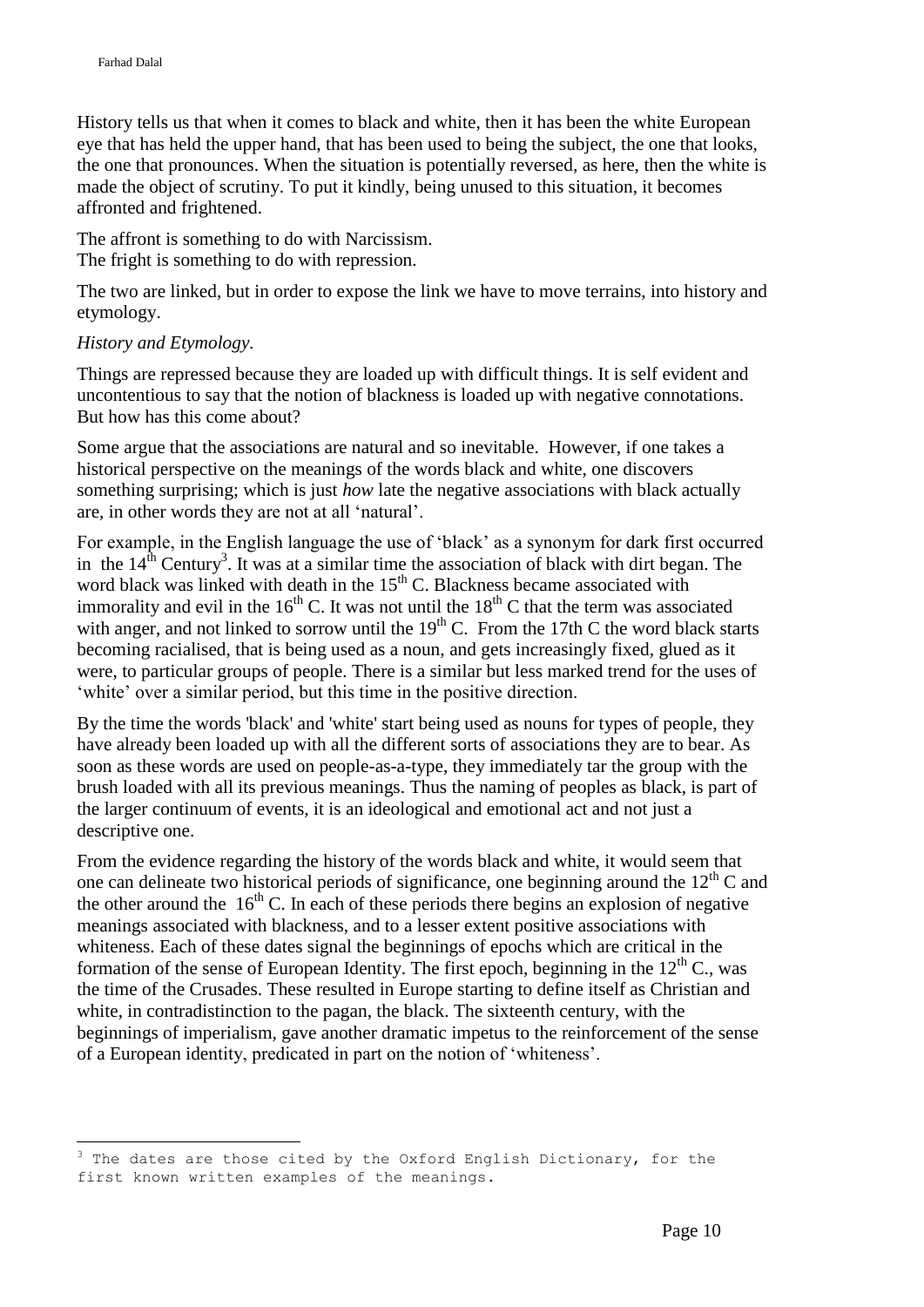# *Narcissism and Repression*

As soon as we use the word 'identity' then we find ourselves in the region of Narcissism. Narcissism is a huge topic, and a complex one. At its simplest level it is to do with the sense of Self, of identity, of self worth. When the self image is over inflated, then it is precarious. Clearly, Europe had to inflate its sense of Self, to give itself psychological and *moral permission* to conduct the imperial and colonial adventure. The ways in which this was done is well known, and we need not rehearse it all here again. Suffice it to say that Europeans elevated and inflated themselves, whilst denigrating and deflating the non-European. A crucial signifier used in the division of the world into European and non-European was, and is, colour. To use Winnicottian language, the formation of a sense of Self is predicated on the distribution of the universe into the sets 'Me' and 'Not-Me'. Things that get incorporated into the European 'Me' get whitened, and the things excluded, get blackened. A prime example of this is the figure of Jesus Christ. He was born a Semite, a Jew, an Arab, but in the European psyche, he is *made* white and golden.

What I am suggesting here, is not just that a difference is *activated* to give a sense of 'Us', but that difference is actually *created*, or at least *hallucinated* to give an *illusory* sense of 'Us'.

For example, on the largest land mass in the world, *how* was it decided where Europe ended and Asia began? *Who* decided it?

An 'Us' so defined, is always precarious, because it constantly threatens to disintegrate. To my mind, this is one reason why it is so hard to engage in this subject, because to engage in it, is to threaten something at the core - identity, the sense of self.

Winnicott again: "We can share a respect for *illusory experience*, and if we wish we may collect together and form a group on the basis of the similarity of our illusory experiences. This is a natural root of grouping among human beings. Yet it is a hall mark of madness when an adult puts too powerful a claim on the credulity of others, forcing them to acknowledge a sharing of illusion that is not their own." (Winnicott 1951:231; italics added)

The narcissistic vision of European superiority is predicated on the *splitting* off of innumerable negativities, which as the formula goes, are then *repressed* and *projected* out. The recipients of this projection, the coloured, are then denigrated and kept at bay.

To recapitulate the argument: the 'colours' black and white, are not about colours *per se*, and neither are they just about differences. 'White' is about that which has been retained within the Narcissistic vision of European identity, and 'black' is about that which has been split off from the collective European psyche, repressed and banished.

# *The Psychoanalytic Forum.*

Returning to the psychoanalytic forum, if the arguments put before you so far are even partly correct, then we can see that the absence of colour from the formal psychoanalytic discourse is not just because of irrelevancy, but because it is unconsciously experienced as dangerous. The repressed is always experienced as threatening, as it always threatens to express itself, to make itself known. Psychoanalytically, we can say that the notion of 'black' links the external repudiated object with the internal repressed object. The fear and the problem is experienced as coming from without, but in fact it is within. I would say then that it is the fact that the whole subject of colour is so loaded with hidden and dangerous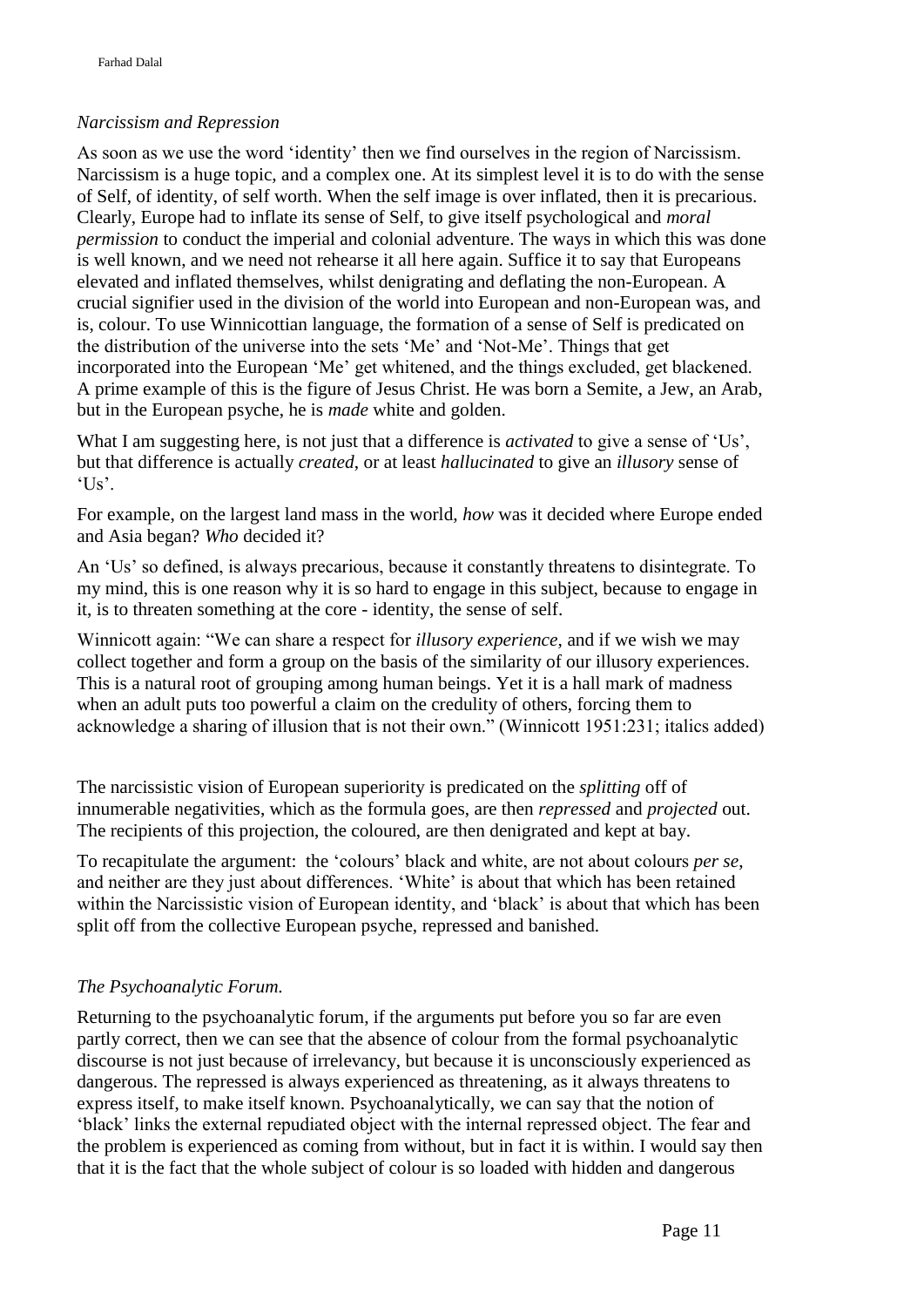meaning, threatening as it does to subvert the European sense of self, that makes it emotionally problematic to engage in the topic, and so is resisted with a ferocity or denied altogether.

Returning to the question, why is it that psychoanalysis is able to talk about other horrific themes like incest, patricide, anal universes, and so on? One can speculate that these subjects are able to emerge in analyses, because to some degree analysts have dealt with them themselves, in their own analyses. If the meanings of colour, as I have expressed them, are unanalysed in the analyst, then surely the analyst, being human, will resist knowing about it. Freud says: ''No analyst goes further than his own complexes and internal resistances permit''(Freud 1910:145). The material will be felt to be too hot to handle, threatening the internal status quo of analyst and analysand.

I think what makes the situation difficult for all of us, is that we are all in the same predicament, or if not the same, at least a similar predicament. What I mean by this is that we are all embedded within the socio-historic context, and none of us is privileged to stand outside it. And the context that is relevant to the theme of this paper, is the history, meaning and internalisation of black and white.

The way forward must lie in the task of mutual examination and understanding. Understanding frees us somewhat from automatic defensive reactions. But this task is difficult, and things often get stuck precisely here. I will end this paper by examining the dynamics of one defensive mechanism that makes for stuckness.

#### *One defensive mechanism.*

This mechanism is grounded in the nature of evidence. Broadly, evidence comes in two forms, statistical and anecdotal. However, both sorts of evidence can be used to deny the general existence of racist phenomena; to explain:

When there is a particular piece of overt racism, then it can be dismissed as an anomaly, a one-off, something that is an aberration. Thus the evidence is named 'anecdotal'. The fact that this evidence is not statistical is used to render it meaningless, precisely because, it is said, that this evidence being one-off is not part of a pattern, and therefore says nothing apart from itself. This mechanism may be employed to dismiss the two sentences I looked at earlier in the paper.

On the other hand when statistical evidence is marshalled to demonstrate that an institution is (say) favouring group A over group B, then this time anecdotal evidence is used to undermine the statistics. It is in the nature of statistical evidence, that some of the body of evidence will be contrary to the conclusion. In other words the fact that there are (say) some green apples in basket, does not invalidate the statistical truth that most of the apples in this basket are red. Something similar happens when the statistics show that (say) blacks get fewer jobs than whites in a particular sector. Now, the fact that some blacks *do* have those sorts of jobs is used to individualise and particularise the issue. The issue is reframed as this sort of question: If Joe, who is black, got that sort of job, then what is wrong with Harry, Jim and Jack (who are also black) that they didn't get those jobs. The location of the problem is shifted from that of institutional dynamics to personal psychopathology, from the outside to the inside.

It is part of the complexity of racism, that things have different meanings depending on which side of the fence they occur. An individual racist act on the 'white' side of the fence can be dismissed as an anomaly. However, when there is an incident in which a black is the